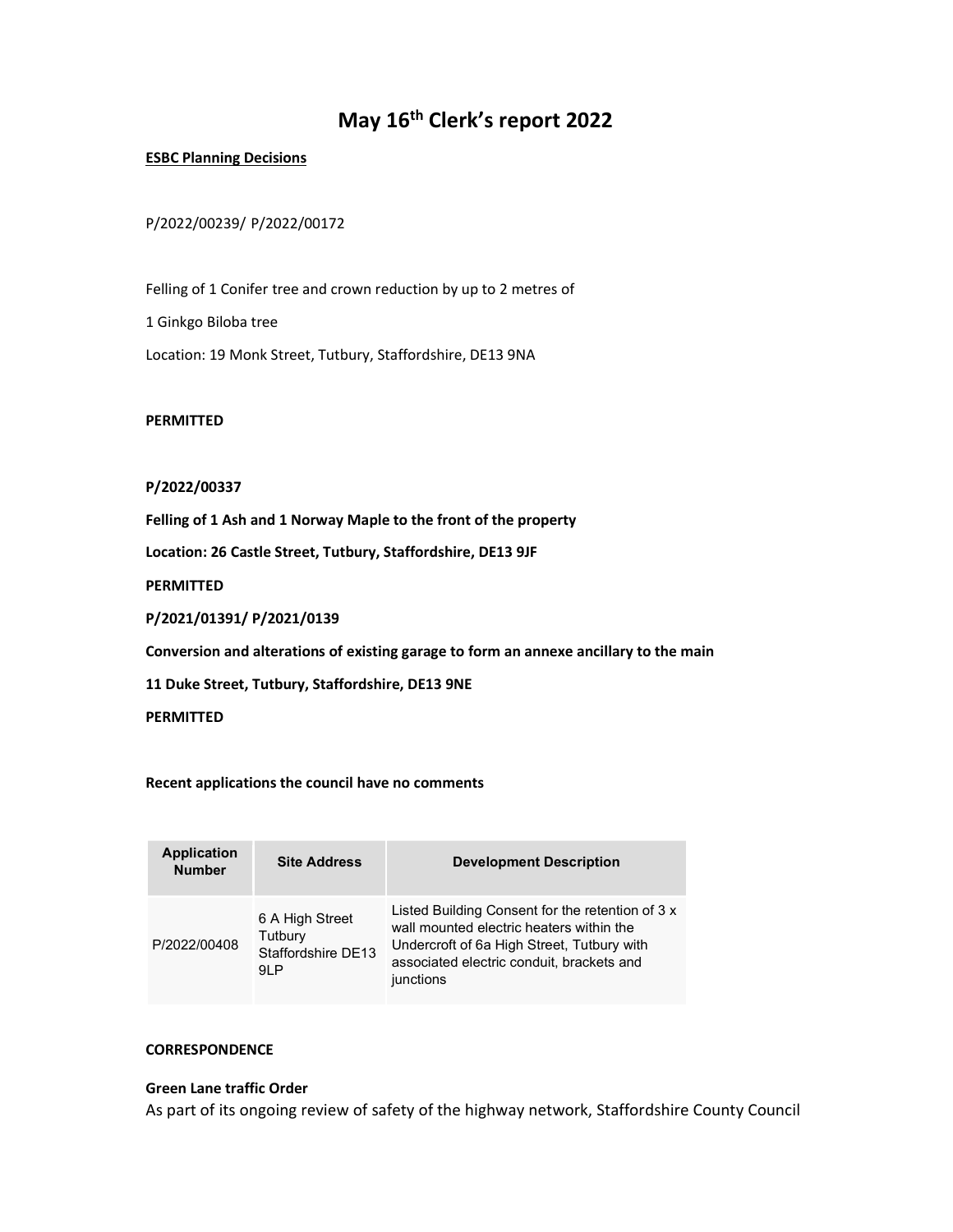are proposing to provide road safety improvements along Green Lane, Tutbury. The proposals are being put forward in order to address concerns relating to vehicle speeds and visibility for pedestrians crossing Green Lane, which has been identified in the locally elected members Divisional Highway Programme.

The proposal is to introduce a ban on Motor Vehicles with exception for access to off street properties on Green lane

If you have any comments you would like to make regarding the proposals for this scheme, submit a response before 6<sup>th</sup> June 2

#### Planting Scheme

A request from the open gardens committee, businesses and residents of High Street to consider a red planting scheme for the planters and erection of the flags High Street for the jubilee.

"The 30<sup>th</sup> Anniversary of the Open Gardens which has become a valuable source of support for Tutbury Groups. As a member of the Open Gardens Committee and also a resident of the High Street, we would again appreciate the Parish Council's support to agree to the red planting scheme on the High Street. Once again, all residents, at their own financial cost, are being encouraged to support the red theme and the vast majority are very happy to do so having enjoyed the lasting splendour last year. "

An alternative suggestion has been received to use a blur and yellow planting scheme in support of the people of Ukraine

#### Climate Change and Sustainable Development

Draft Supplementary Planning Document has been distributed to councillors for consultation feedback/

The consultation on the SPD will run for six weeks from 9am Wednesday 4th May to 5pm Friday 17thJune 2022

## Please make any comments to: PlanningPolicy@eaststaffsbc.gov.uk

The Climate Change SPD can be viewed at:

http://www.eaststaffsbc.gov.uk/planning/planning-policy/consultations A copy of the SPD can be viewed by appointment at East Staffordshire Borough Council, The Town Hall, King Edward Place, Burton upon Trent, DE14 2EB between the hours of 9am – 3pm. Appointments must be made before visiting by emailing PlanningPolicy@eaststaffsbc.gov.uk or by phone on 01283 508 000